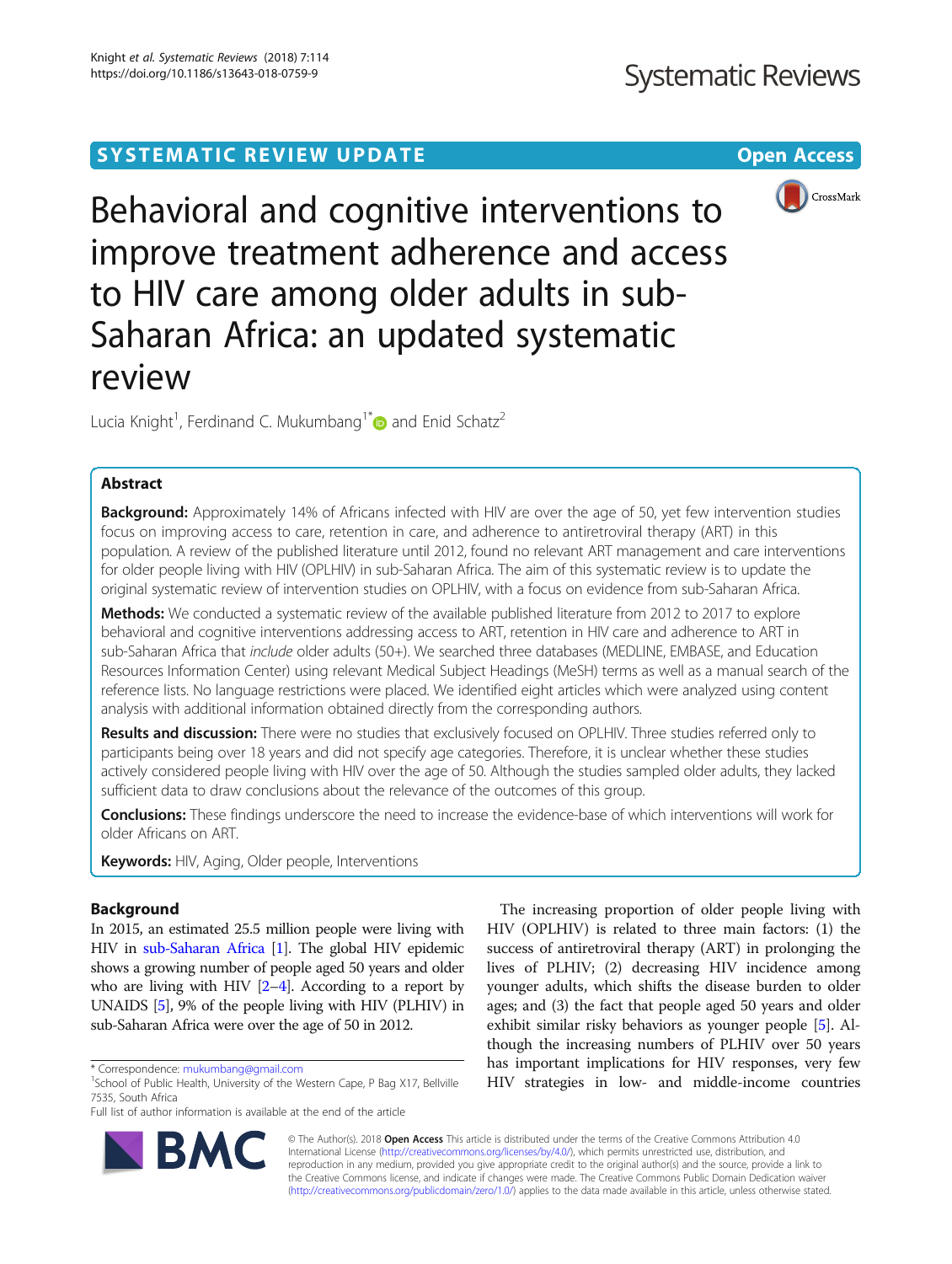(LMIC) explicitly focus on this previously hidden population  $[5-7]$  $[5-7]$  $[5-7]$ .

An exploration of the factors affecting the general health-seeking behaviors of the 50+ age group in sub-Saharan Africa shows several barriers. Some of these barriers to health care include lack of money for transport and care services, unkind treatment by health workers and health staff who have few resources and little understanding of older persons' needs [[8](#page-8-0)–[10](#page-8-0)]. Because of the increased vulnerability of older people seeking health care services within the health systems of LMIC in general, these barriers are possibly exacerbated for those who are experiencing any sort of ill-health [\[10\]](#page-8-0).

The barriers to access to care and treatment services experienced within the general older population, including those who are unwell, are potentially compounded among those who are HIV-positive. For example, because of cultural norms around respect for older persons and against intergenerational discussions of sex and sexuality, older persons may be reluctant to honestly discuss their symptoms and diagnosis with younger health care staff  $[8, 11]$  $[8, 11]$  $[8, 11]$  $[8, 11]$  $[8, 11]$ . In addition, older adults who live with HIV are more likely to have co-morbidities, resulting from the aging process and/or because of their HIV infection [[12,](#page-8-0) [13\]](#page-8-0).

Evidence suggests that OPLHIV may have greater access to health services than those without HIV [\[14](#page-8-0)–[16](#page-8-0)]. This is because, the presence of both HIV and non-communicable diseases makes it particularly important to pay attention to the effect of concurrent health conditions. Consequently, emphasis is laid on access to care and treatment adherence in this population. This phenomenon is described as the ART advantage [\[17\]](#page-8-0).

There are also emerging data from high-income countries that older adults' access and adherence to ART are distinct [[18\]](#page-8-0). Although it appears that adherence is better among older populations [\[19\]](#page-8-0), cognitive impairment can reduce adherence and treatment outcomes [[20\]](#page-8-0). Regardless of this, the preponderance of research around the factors affecting adherence and access to care and related interventions in sub-Saharan Africa to address these problems focus exclusively on adults under 50 years of age  $[7, 21–26]$  $[7, 21–26]$  $[7, 21–26]$  $[7, 21–26]$  $[7, 21–26]$  $[7, 21–26]$ . It is, therefore, necessary to consider the development of context-specific interventions to address the specific needs of older Africans living with HIV.

Despite the clear need, there have been a limited number of intervention studies that aim to improve access to care and ART adherence among OPLHIV [\[20](#page-8-0)]. A review published in 2014 of the literature on ART care and adherence published up until 2012 found no relevant interventions for OPLHIV in Africa [\[7](#page-8-0)]. The evidence for interventions in high income countries is relatively limited with three reviews published in 2014 identifying only a handful of interventions directly addressing access to ART

or adherence and as noted by Negin et al. [[7](#page-8-0)] even these have many limitations [[7](#page-8-0), [27](#page-8-0), [28\]](#page-8-0). Although not within the scope of this review, a search of the literature after 2014 suggests that this pattern has continued with only a few relevant publications on interventions about OPLHIV from high income countries found [\[29](#page-8-0)–[31](#page-8-0)]. There is, therefore, a dearth of evidence for interventions that address the needs of OPLHIV in Africa especially within sub-Saharan Africa where almost 10% of PLHIV are those over 50 years [[32\]](#page-8-0).

To this end, we sought to update the original systematic review of intervention studies published by Negin et al. [[7](#page-8-0)] with a focus on evidence from sub-Saharan Africa. We explored whether, in the recent upturn in research into OPLHIV [\[3,](#page-8-0) [33](#page-8-0)–[35\]](#page-8-0), there has been an increase in evidence for effective behavioral and cognitive interventions to address older Africans' access to care and adherence to ART. Since evidence suggests no specific ART behavioral and cognitive interventions in sub-Saharan Africa exclusively focuses on older adults, we also explored interventions in sub-Saharan Africa that include older adults to assess insights into which types of interventions might benefit OPLHIV.

## **Methods**

We conducted a systematic review with a content analysis approach of the published literature from 2012 to present in MEDLINE, EMBASE, and Education Resources Information Center. We supplemented the search of these databases with a reference chase of the identified articles. Because this is an update of a previously conducted systematic review, we did not register it in PROSPERO.

## Selection of studies

The following Medical Subject Headings (MeSH) terms and combinations were used to search the identified databases [antiretroviral therapy/agents, Anti-HIV Agents, Highly Active Antiretroviral Therapy, medication adherence/adherence, Patient Compliance/or Medication Adherence/"Patient Acceptance of Health Care," "middle aged (45 plus years)," (aging or seniors or older), Texting or Text Messaging/Motivational Interviewing/or Counseling/Behavior Therapy/or behavioral intervention, Patient Education]. We also conducted a manual search of the reference lists of the articles identified from the databases to complement the electronic search. We defined a search strategy to retrieve from the databases and to manually search, papers that were peer-reviewed, from sub-Saharan Africa, that assesses behavioral or cognitive interventions to address challenges of access to care, treatment, adherence to ART, and retention in care among older adults (50+). No language restrictions, which is in line with Negin et al. [\[7\]](#page-8-0). The inclusion/exclusion of the identified articles was guided by the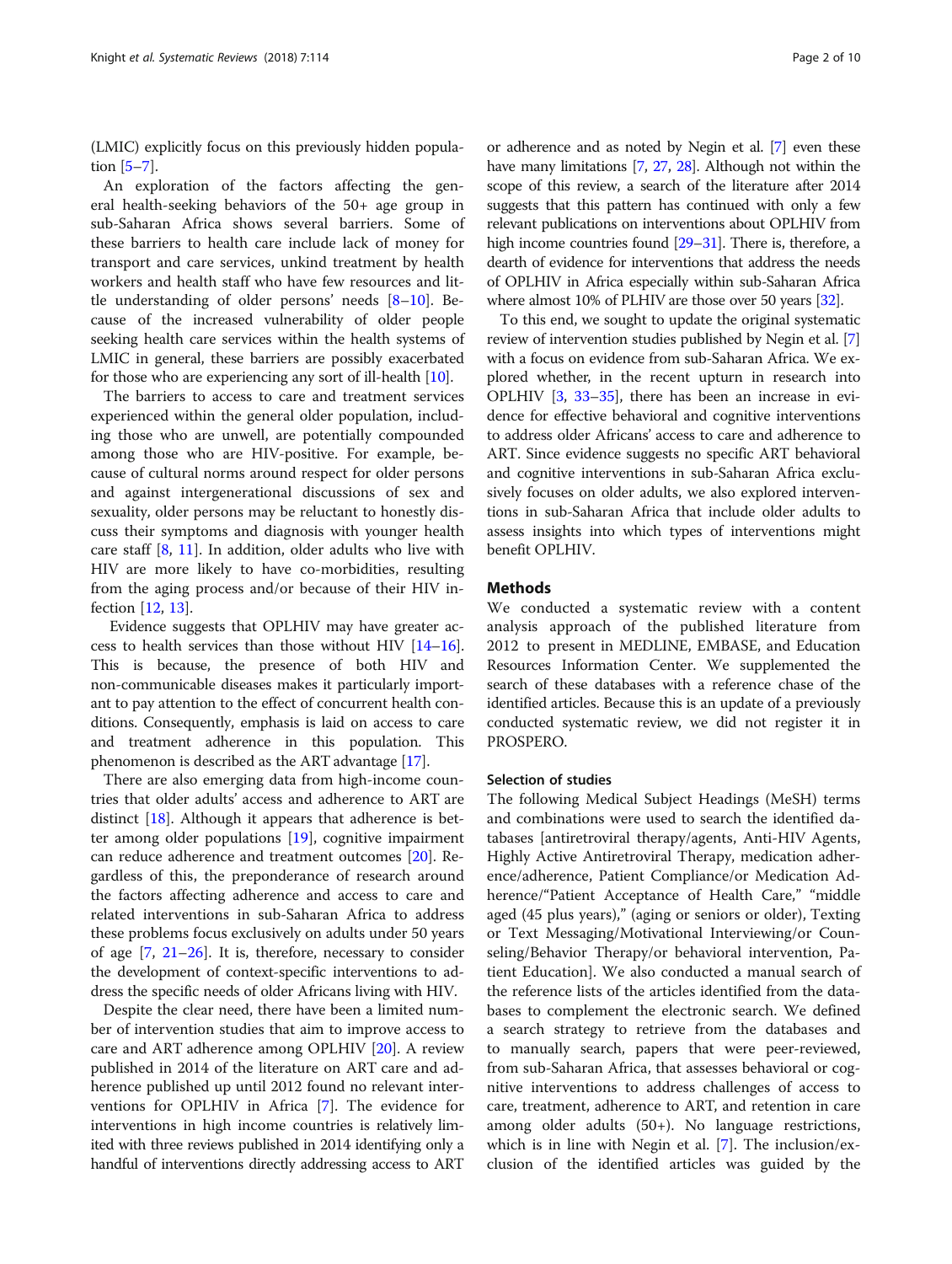Population, Intervention, Comparison, Outcome and Time (PICOT) mnemonics (Table 1).

Only papers that reported outcomes related to access to care, treatment adherence, and retention in care interventions conducted in sub-Saharan Africa, and including older adults were selected for the final review (Fig. [1](#page-3-0)). Our timeline started from 2012 to 2017 because the review conducted by Negin et al. [[7\]](#page-8-0) covered the previous years. Our search was meant, therefore, to complement what had been previously done by Negin et al. [[7](#page-8-0)]. Data from relevant articles were extracted into an excel spreadsheet.

The NIH-NHLBI Quality Assessment of Systematic Reviews and Meta-Analyses were used to rate (good, fair, and poor) the quality of studies (Table [2](#page-4-0)) [[36](#page-8-0)]. Six of the eight articles were rated as 'good' and the remaining two were rated 'fair'.

Thematic analysis was used to identify major themes in the chosen studies. We followed the PRISMA guidelines to report the study.

## Data collection

The extraction of the data was conducted by FCM and LK. ES checked the extraction and resolved any 'disagreements' that emanated from the extraction process. Extraction of data from the identified papers was done under the following topics: (1) study citation and setting, (2) intervention type, (3) focus of intervention, (4) study design, (5) outcome measures, (6) study quality, and (7) detailed description of outcome. Refer to Table [2](#page-4-0) for the data extraction process.

## Data analysis

We reviewed the identified studies using content analysis approach—a family of procedures for the systematic, replicable analysis texts. Content analysis is a process that involves the classification of parts of a text through the application of a structured, systematic coding scheme from which conclusions can be drawn from the message content [[37](#page-8-0)]. Our study entailed quantifying the number of studies describing behavioral and cognitive interventions that included OPLHIV. Therefore, we

Table 1 Defining the PICO inclusion/exclusion criteria

| Characteristics | Criteria                                                                     |
|-----------------|------------------------------------------------------------------------------|
| Population      | Older people on ART (50 years and over)                                      |
| Intervention    | Behavioral or cognitive interventions to address<br>adherence to ART         |
| Comparison      | Where applicable                                                             |
| Outcome         | Adherence to ART and retention in ART care<br>(access to care and treatment) |
| Time            | $2012 - 2017$                                                                |

coded for intervention type and focus, charateristics of the sample with a focus on the age category of the study participants, study design, measures used, quality of the study, and the outcomes of the interventions (significance).

After the coding process, we searched through the selected articles to identify the consideration of age in the selected studies, specifically the inclusion or specification of those older than 50. For those articles that did not explicitly identify the PLHIV over the age of 50 in their sample, we contacted the authors inquiring if they had an age breakdown of their sample. The codes related to outcomes and their relationship to age were also reviewed to assess whether any of the interventions included in the review have lessons for future interventions to address ART adherence and access to HIV care among older people in sub-Saharan Africa.

## Results

We identified eight articles published from 2012 to 2017 that assessed the effectiveness of behavioral and/or cognitive interventions to improve adherence to ART medication and retention in ART care that include persons aged 50 and above in sub-Saharan Africa. All the studies identified adopted quantitative research methods. Table [3](#page-7-0) shows a summary of study results. Five of the studies were randomized-control trials, and the other three used a pre-test/post-test with no control group research design.

The interventions evaluated in the studies included text-messaging (2) [\[38](#page-8-0), [39\]](#page-9-0), counseling and patient education (3)  $[40-42]$  $[40-42]$  $[40-42]$ , home visits (1)  $[43]$  $[43]$ , and a combination of interventions (2) [[44,](#page-9-0) [45](#page-9-0)]. Five of the eight studies specified the age distribution of participants; nevertheless, only in one study [\[43](#page-9-0)] did those over the age of 50 make up a significant proportion of the study population. Three studies referred only to general age range (for example 18 years or older) and did not specify age categories and, therefore, it is unclear whether they actively considered those over the age of 50 [[38,](#page-8-0) [39,](#page-9-0) [42](#page-9-0)]. We contacted the corresponding authors of the other three articles by email, and they provided a breakdown of the sample included in their studies.

Based on this additional information, we obtained the age distribution of all eight studies included in the review. The articles' review revealed that in most of the other studies, the size of the over 50s was about 10% or less. From the additional information obtained by emailing the corresponding authors, we had one study that had up to 21% of the participants within the age of 50+ [\[39\]](#page-9-0) with the others conforming to the findings based on the paper reviews (10% or less of the sample). There were no studies that exclusively focused on older adults.

Only three of the selected studies had the results of the interventions broken down by age. The first, which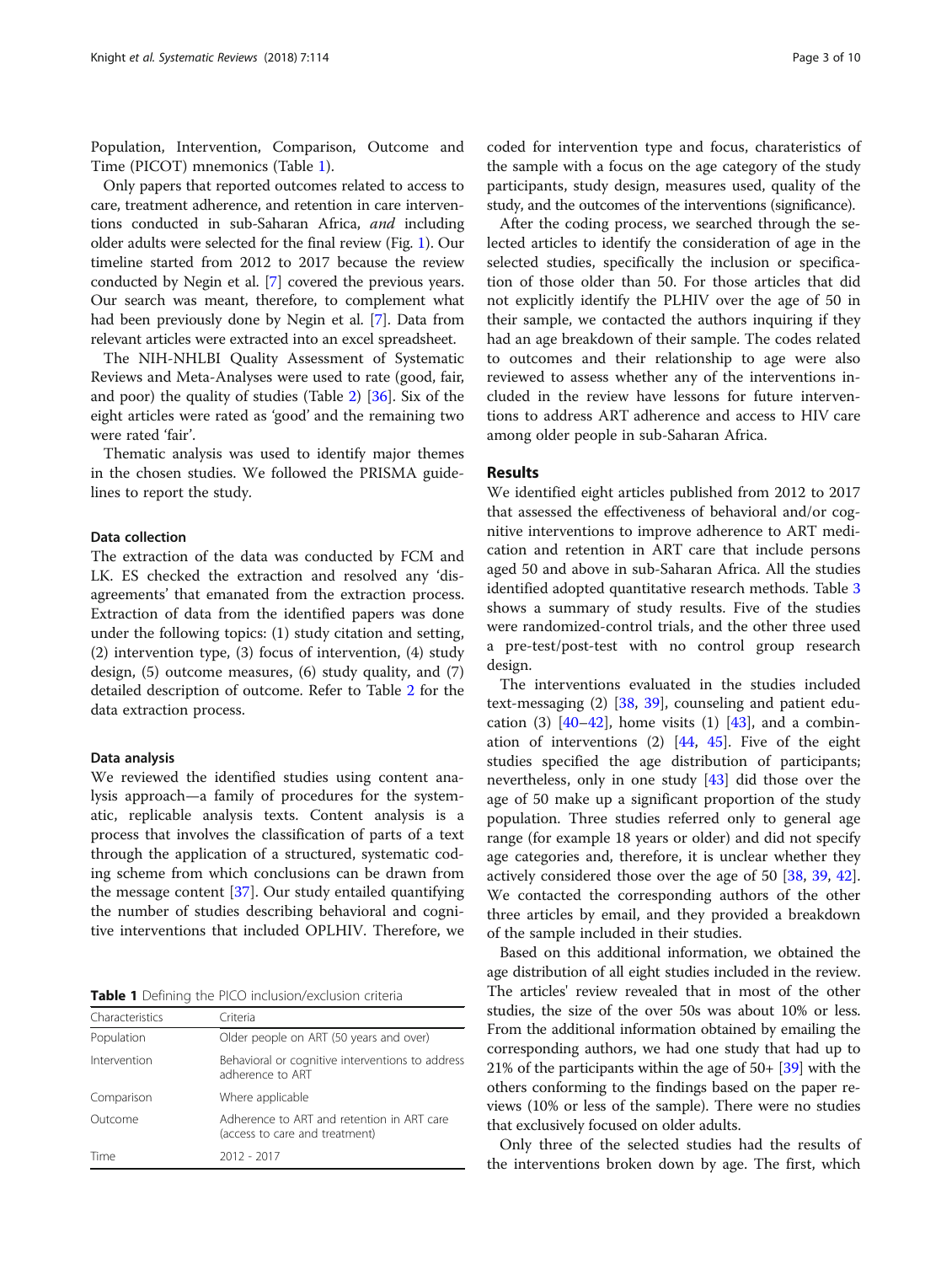<span id="page-3-0"></span>

was an assessment of the impact of a peer education intervention on viral load and adherence, found that adults over the age of 40 years were less likely to achieve viral load suppression compared to other age groups within the study [[40\]](#page-9-0). The second study aimed to assess the impact of patient education on ART adherence. The authors found no significant difference in adherence before and after the intervention among those over the age of 55 years. However, for those aged between 36 and 55 years, there was a significant increase in adherence  $[41]$  $[41]$ . The third study assessed the impact of a combination intervention of counseling and home visits on attendance in pre-ART care. The results showed that those aged 45–70 years showed greater retention after the intervention [[44\]](#page-9-0).

A range of outcome measures was used to assess access to care and adherence to ART. Of all the studies included, only two studies assessing adherence to ART used a biological marker. In addition, the study by Bigogo et al. [\[43\]](#page-9-0) assessed retention in access to care through the incidence of illness. Of the three studies reviewed above that specified differences by age, only Coker et al. [[40](#page-9-0)] included a biometric measure: viral load. This study also collected self-reported adherence and cumulative pharmacy refill rates to understand adherence to ART (Coker et al. [[40](#page-9-0)]). Kunutsor et al. [[41\]](#page-9-0) assessed adherence using self-reported adherence through pill counts at the clinic, and Lubega et al. [[44](#page-9-0)] used attendance of pre-ART care visits over a period of 24 months to show retention in care; neither of these studies included biological markers.

## **Discussion**

Even with the recognition that HIV among older persons in sub-Saharan is an on-going and a potentially growing problem as the numbers of individuals on ART and aging with HIV increases, our review and previous studies show that there is a dearth of evidence on interventions targeting older adults [\[7](#page-8-0)]. It is notable that in our review, not a single paper outlined an intervention specifically targeting OPLHIV to address their access to care or treatment adherence. In addition to failing to specify age or adequately consider older people, some of the studies did not include a control group, while others failed to specify any comparison by age limiting the number of studies that could actually be analyzed for potential outcomes vis-à-vis the age of the study participants. The results show that even those intervention studies that include older adults lack sufficient data to draw useful conclusions about the impact of the intervention on older adults.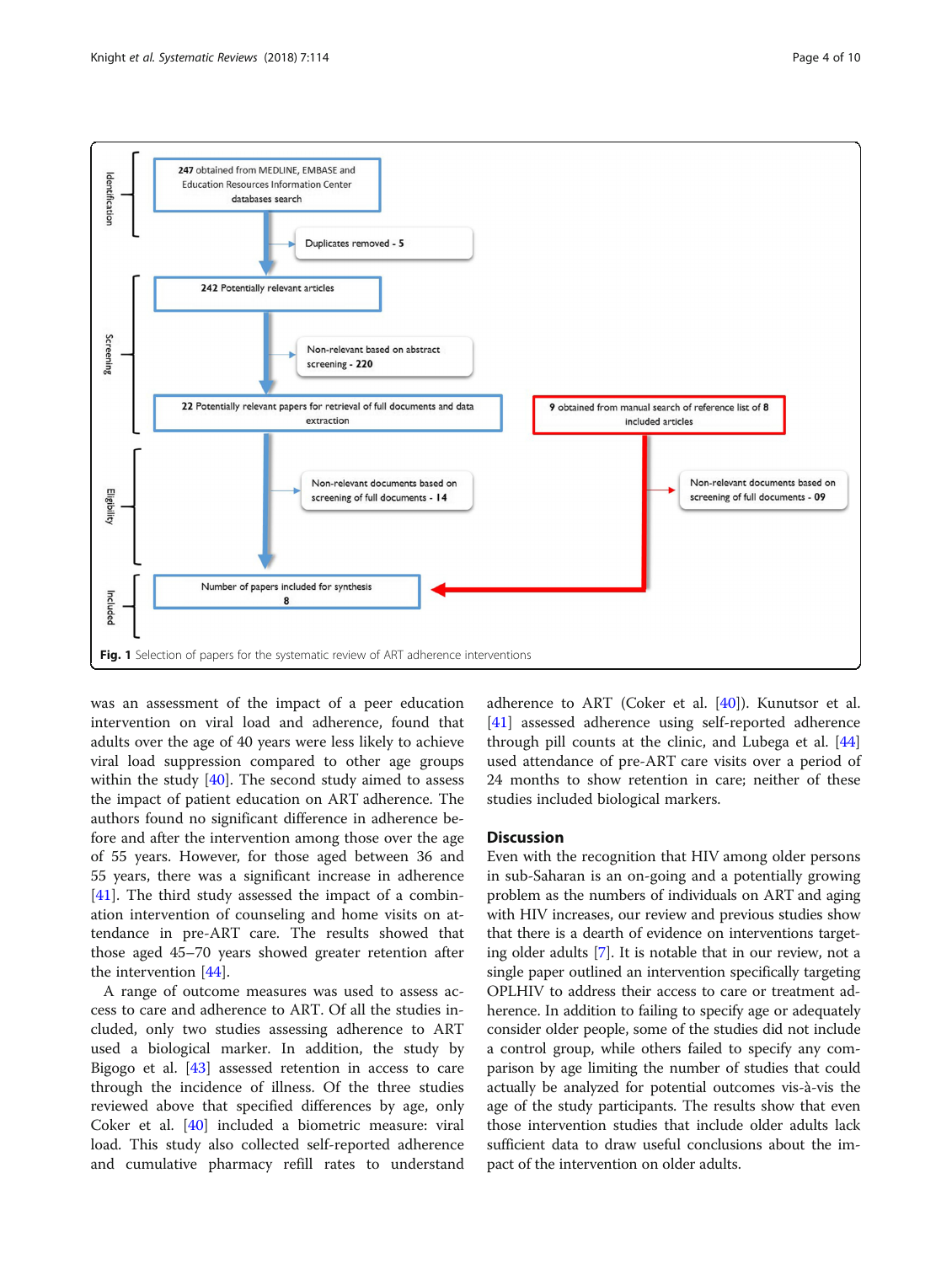<span id="page-4-0"></span>

|                                            | Study country Intervention type                                                                                                                                                                                                                   | intervention<br>Focus of             | Sample description                                                                                                                                                                                                                                      | Study design                                                                                                                                                                                                                                      | Measures                                                                                                                                                                                                                                                       | Study quality | Detailed description of<br>outcomes                                                                                                                                                                                                                                                                                                                                                                                                                                                                                                                                                                       |
|--------------------------------------------|---------------------------------------------------------------------------------------------------------------------------------------------------------------------------------------------------------------------------------------------------|--------------------------------------|---------------------------------------------------------------------------------------------------------------------------------------------------------------------------------------------------------------------------------------------------------|---------------------------------------------------------------------------------------------------------------------------------------------------------------------------------------------------------------------------------------------------|----------------------------------------------------------------------------------------------------------------------------------------------------------------------------------------------------------------------------------------------------------------|---------------|-----------------------------------------------------------------------------------------------------------------------------------------------------------------------------------------------------------------------------------------------------------------------------------------------------------------------------------------------------------------------------------------------------------------------------------------------------------------------------------------------------------------------------------------------------------------------------------------------------------|
| Bigogo et al<br>$(2014)$ [43]<br>Kenya     | counseling and testing at<br>counseling and testing. A<br>team of non-resident HIV<br>counselors provided HIV<br>Bi-weekly home-based<br>residents' homes.                                                                                        | Cognitive                            | received HIV testing between<br>January 2008 and February<br>6366 participants who<br>Age range 213 years:<br>1813(28.5%) 2 50<br>2009.                                                                                                                 | One group pre and post<br>analysis of incidence of<br>four syndromes                                                                                                                                                                              | severe acute respiratory illness<br>(SARI), acute febrile illness (AFI),<br>Healthcare-seeking behaviors<br>episodes per person-year) of<br>acute respiratory illness (ARI),<br>ncidence (expressed as<br>using proportions and<br>and diarrhea                | Good          | ultimately a decrease in incidence<br>HIV status, leading to a change in<br>Large scale HBCT enabled a large<br>number of newly diagnosed HIV-<br>syndromes through appropriate<br>infected persons to know their<br>of common infectious disease<br>No comparisons where done<br>care-seeking behavior and<br>treatment and care.<br>based on age.                                                                                                                                                                                                                                                       |
| Coker et al.<br>$(2015)$ [40]<br>Nigeria   | the third arm received peer<br>education plus home visits<br>peer education (PE1), and<br>intervention: the first arm<br>was the standard of care,<br>the second arm received<br>from peer educators<br>Peer education                            | Cognitive                            | Hospital in Nigeria randomized<br>patients from Kano Teaching<br>600 HIV-infected ART naïve<br>in the ratio of (1:1:1) into 3<br>Age range > 18 years:<br>141(23.5%) > 40 years<br>intervention groups.                                                 | Three-arm randomized<br>control trial                                                                                                                                                                                                             | Adherence: self-report and<br>cumulative pharmacy refill<br>Viral load measurements<br>rates                                                                                                                                                                   | Fair          | There was no significant difference<br>between the groups that received<br>achieve viral load suppression<br>the peer-education intervention<br>education-based intervention or<br>40+ adults were not likely to<br>and those that did not. This is<br>because adherence improved<br>compared to the other age<br>whether the patient's peer<br>significantly regardless of<br>standard of care services<br>categories.                                                                                                                                                                                   |
| al. (2012) [41]<br>Kunutsor et<br>Uganda   | supporters, and systematic<br>monitoring of adherence.<br>Patient education, health<br>tracing, short messaging<br>treatment, late attendee<br>patient's family in their<br>training for adherence<br>education, involving<br>system, educational | behavioral<br>Cognitive<br>affective | 55 years 132 (15.4); > 56 years<br>from four government facility<br>on ART for at least 3 months<br>from the age of 18 onwards<br>included. All adult patients<br>Age range > 18 years: 46-<br>participants where<br>sites in Uganda.<br>34(4%).<br>967 | One-group pre- and post-<br>intervention design. Patients<br>interviews, and focus group<br>implementation. Data were<br>were monitored for 1 year<br>sectional surveys, in-depth<br>collected using cross-<br>after intervention<br>discussions. | clinic appointments after the<br>more than two consecutive<br>through a pill counts at the<br>-Loss to follow-up: missing<br>-Self-reported adherence<br>Death (clinic-confirmed)<br>date of last attendance<br>Adherence outcomes<br>Transfers-out<br>clinic. | Good          | improve and maintain high levels<br>strategies (including counseling,<br>over 56 years. Those aged 36-55<br>optimal adherence (2 95%) and<br>Significant differences between<br>sub-optimal adherence (< 95%)<br>of adherence in the long-term.<br>intervention for those who are<br>the portions of patients with<br>group education, leaflet, late<br>years did have a significantly<br>greater adherence after the<br>concluded that adherence<br>attendance diaries) could<br>were found. The authors<br>There was no significant<br>attendance tracing and<br>improvement after the<br>intervention. |
| Lubega et al.<br>$(2015)$ $[44]$<br>Uganda | standard care - test results,<br>randomized into 2 groups.<br>Cotrimoxazole prophylaxis<br>One group received the<br>Participants were                                                                                                            | biological<br>cognitive<br>Affective | positive patients, 200 in each<br>arm. Age range > 18 > years<br>400 newly screened HIV-<br>45-70 years 93 (23%)                                                                                                                                        | of newly screened (WHO<br>Randomized control trial<br>with (1:1) parallel group<br>stage 1 or 2) non-ART                                                                                                                                          | Attendance of at least 6 of 8<br>On attendance, interview on<br>quarterly pre-ART care visits<br>over a period of 24 months.<br>HIV status disclosure,                                                                                                         | Good          | counseling support more than<br>double the likelihood of retaining<br>community support agents for<br>conducting monthly visits by<br>The authors found that                                                                                                                                                                                                                                                                                                                                                                                                                                              |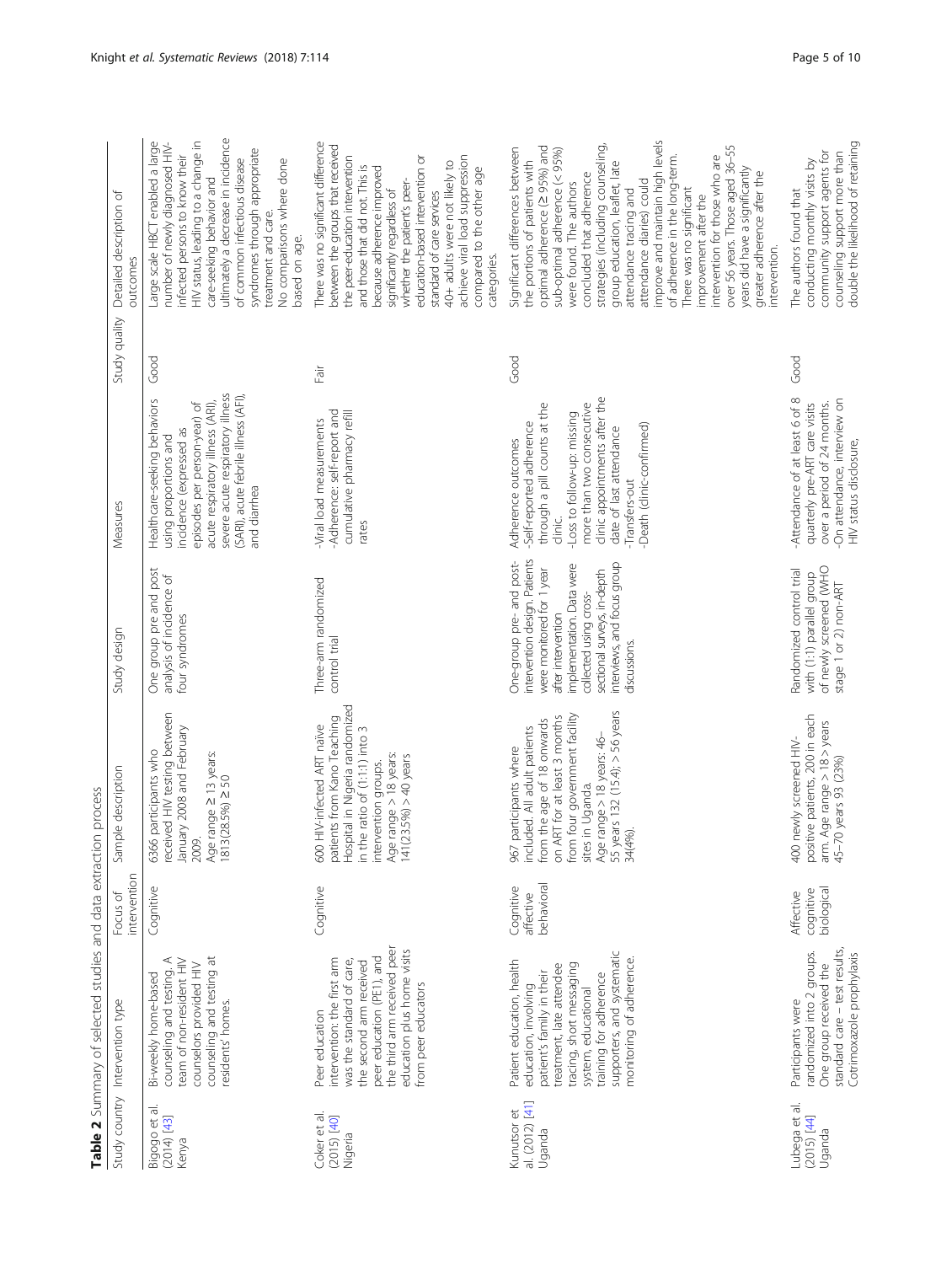Table 2 Summary of selected studies and data extraction process (Continued) **Table 2** Summary of selected studies and data extraction process (Continued)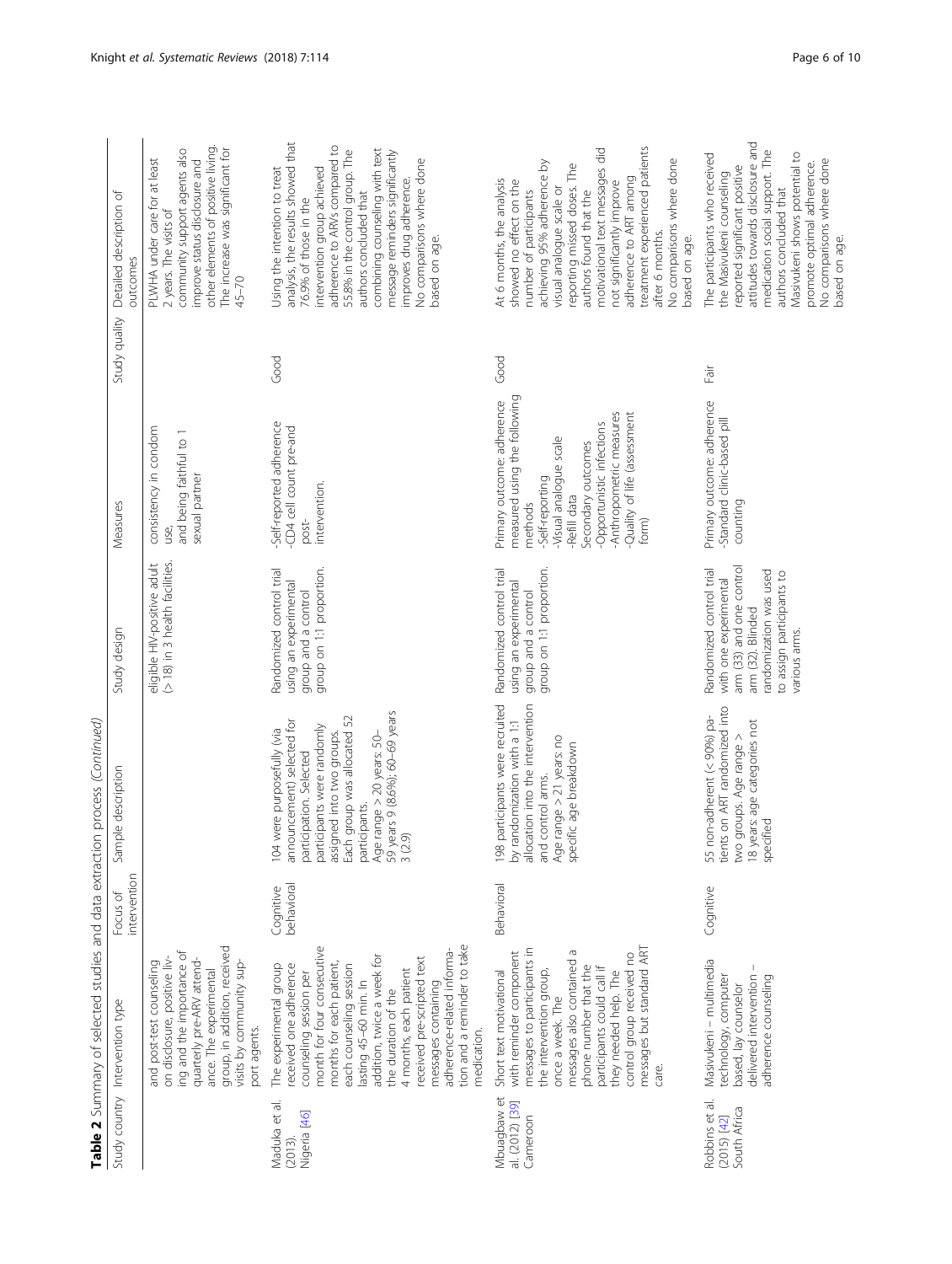|                                        |                                                                                                                                                                                                                                                                                                                                                                                                                                                             |                          | Table 2 Summary of selected studies and data extraction process (Continued)                                                                                                                                                                                              |                                                                                                                                                            |                                                                                                           |      |                                                                                                                                                                                                                                                                                                                                                                             |
|----------------------------------------|-------------------------------------------------------------------------------------------------------------------------------------------------------------------------------------------------------------------------------------------------------------------------------------------------------------------------------------------------------------------------------------------------------------------------------------------------------------|--------------------------|--------------------------------------------------------------------------------------------------------------------------------------------------------------------------------------------------------------------------------------------------------------------------|------------------------------------------------------------------------------------------------------------------------------------------------------------|-----------------------------------------------------------------------------------------------------------|------|-----------------------------------------------------------------------------------------------------------------------------------------------------------------------------------------------------------------------------------------------------------------------------------------------------------------------------------------------------------------------------|
|                                        | Study country Intervention type                                                                                                                                                                                                                                                                                                                                                                                                                             | intervention<br>Focus of | Sample description                                                                                                                                                                                                                                                       | Study design                                                                                                                                               | Measures                                                                                                  |      | Study quality Detailed description of<br>outcomes                                                                                                                                                                                                                                                                                                                           |
| Siedner et al.<br>2015) [38]<br>Jqanda | composed in three formats<br>(PIN message), and (3) the<br>should return to the clinic<br>as soon as possible (direct<br>use of a message reading<br>The short messages were<br>for the three randomized<br>transport reimbursement.<br>SMS indicating abnormal<br>arms: (1) an unprotected<br>protected SMS message<br>test result and that they<br>A combination of short<br>messaging service and<br>message) (2) a PIN-<br>'ABCDEFG" (coded<br>message) | <b>Behavioral</b>        | 183 participants with abnormal Prospective, before-and<br>range > 18 years: age categor-<br>CD4 count. 45 participants in<br>intervention period random-<br>the pre-intervention period<br>and 138 participants in the<br>ized into three arms. Age<br>ies not specified | clinical trial, participants<br>1:1:1 design to receive<br>after clinical trial. After<br>were randomized in a<br>one of the three SMS<br>message formats. | 7 days of receiving the SMS<br>-Return to the clinic within<br>of an abnormal result.<br>Primary outcome: | Good | substantially shortened time to<br>return to care and time to ART<br>laboratory results notification<br>nitiation following abnormal<br>system in combination with<br>No comparisons were done<br>combination of SMS-based<br>All three message formats<br>transport reimbursements<br>outperformed the pre-<br>ntervention period. A<br>D4 count results.<br>based on age. |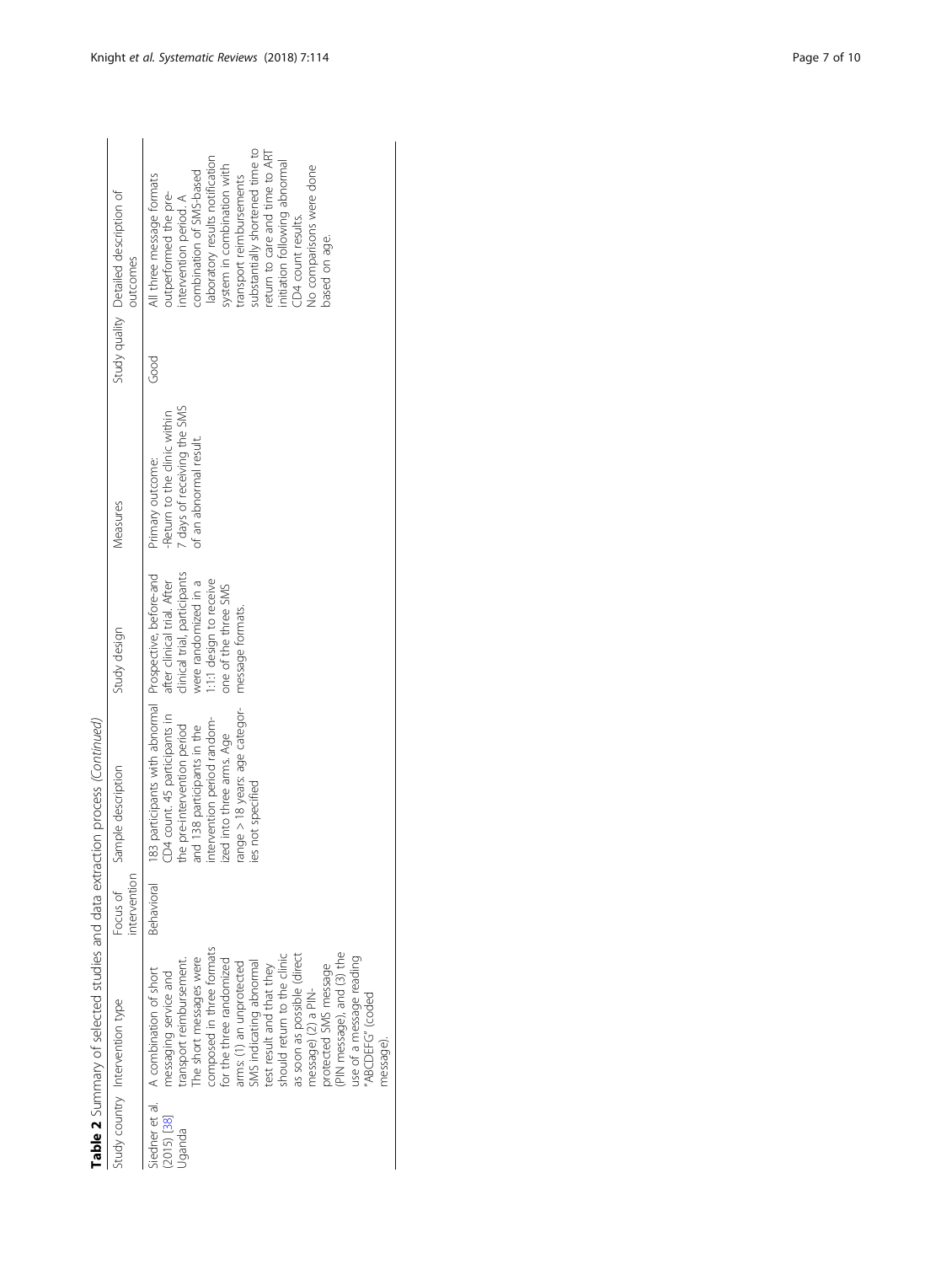<span id="page-7-0"></span>Table 3 Summary of study results

| Characteristics                           | N(%)         |
|-------------------------------------------|--------------|
| Study designs                             |              |
| Randomized controlled trial               | 5(62.5%)     |
| Pre-post with no control                  | 3(37.5%)     |
| Intervention type                         |              |
| Text messaging                            | 2(25%)       |
| Counseling/patient education              | 3(62.5%)     |
| Home visits                               | 1 (12.5%)    |
| Combination (counseling and home visits)  | 2(25%)       |
| Age categorization                        |              |
| Older (50+) adults clearly identified     | 5(62.5%)     |
| Older adults (50+) not clearly identified | $3(37.5%)^*$ |
| Intervention comparison by age            |              |
| No comparison                             | 5(62.5%)     |
| No significance                           | 2(25%)       |
| Significant outcome                       | 1 (12.5%)    |

\* The corresponding authors of these articles were contacted by email to provide the sample breakdown of their studies

The studies included in this review considered a range of outcomes. However, only two included bio-markers limiting the studies to the reliance on self-reported and subjectively measured outcomes, which could introduce potential flaws. In addition, the broad range of behavioral and cognitive outcomes assessed within the selected articles limits the true comparability of the interventions. It also limits the clear evidence of the ability of interventions to change behavior.

The Coker et al. [[40\]](#page-9-0) study suggests that the peer education intervention was not successful for those over the age of 50, but the poorly defined age range and composition in the oldest group (40 years plus) makes it hard to draw any clear and significant conclusions. While Kunutsor et al. [\[41\]](#page-9-0) provide sufficiently specific results to draw conclusions about the intervention's potential to meet OPLHIV's needs, the results show that there was no significant change as a result of the intervention. Therefore, only in the Lubega et al. [\[44\]](#page-9-0) study is there a suggestion that the intervention may have been successful in retaining those between 45 and 70 years in pre-ART care. Nevertheless, the generalizability of this study is limited and with the current move to Universal Test and Treat and to supporting ART adherence, there is less relevance of a study of pre-ART care. In addition, the age range is relatively large and the composition is not clear, therefore, the results cannot clearly show an impact on persons over the age of 50 specifically.

## Limitations

The use of only three databases for the search of the relevant literature poses the potential risk of missing studies

that could have met the inclusion criteria. The risk of missing relevant studies was reduced by conducting a manual search of the relevant studies from the reference list of the papers that were identified from the databases. This study also assumed that the previous review on which it is built was thoroughly conducted as any studies that were found prior to 2012 were not included.

## Conclusion

The findings of this study underscore the need to increase the evidence-base of interventions that will assist older Africans to access ART, remain in ART care, and adhere to treatment. Ideally, future studies to assess and improve ART access and adherence in sub-Saharan Africa should (a) target older persons living with HIV explicitly, (b) include control groups and sufficient sample sizes for statistical testing, and (c) include bio-markers and validated behavioral and cognitive outcomes. With this evidence, health policies and programs are more likely to address the needs of those aging with HIV.

#### Abbreviations

ART: Anti-retroviral therapy; HIV: Human immuno-virus; LMIC: Low and middleincome countries; MeSH: Medical Subject Headings; OPLHIV: Older people living with HIV; PICOT: Population, Intervention, Comparison, Outcome and Time; PLHIV: People living with HIV; PRISMA: Preferred Reporting Items for Systematic Reviews and Meta-Analyses

### Acknowledgements

We acknowledge the support of Prof. Joel Negin who provided comments on an earlier draft of this paper and the assistance of authors who communicated with us about the demographic makeup of their studies reviewed in this paper. We would also like to thank the two reviewers who provided further comments to improve the quality of the article.

#### Funding

This research was funded by the University of Missouri South African Exchange Program which is administered in collaboration with the University of the Western Cape South Africa. The funder was not involved in any of the research processes.

#### Availability of data and materials

Because the study was a systematic review of published studies, the full references of these studies have been provided in the reference list.

#### Authors' contributions

LK and ES designed the study and selected the search terms. FCM assisted with the manual selection of publications and extracted the data from the papers with support from LK. FCM also analyzed the data. LK and FCM drafted the manuscript with editorial and content input from ES. All authors read and approved the final manuscript.

#### Ethics approval and consent to participate

Not applicable

#### Consent for publication

Not applicable

## Competing interests

The authors declare that they have no competing interests.

#### Publisher's Note

Springer Nature remains neutral with regard to jurisdictional claims in published maps and institutional affiliations.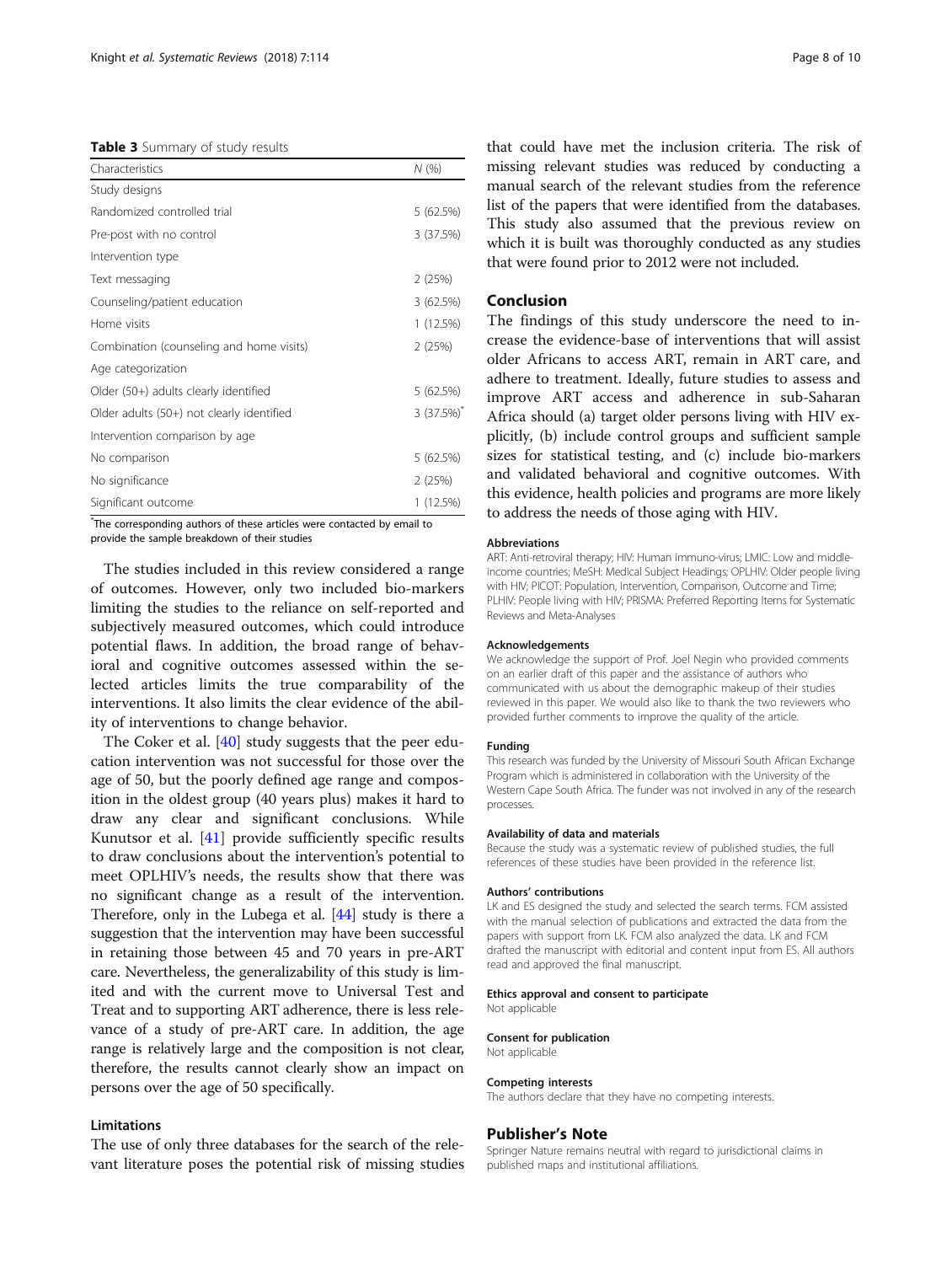## <span id="page-8-0"></span>Author details

<sup>1</sup>School of Public Health, University of the Western Cape, P Bag X17, Bellville 7535, South Africa. <sup>2</sup>Department of Health Sciences and Department of Women's and Gender Studies, University of Missouri, Columbia, USA.

## Received: 16 November 2017 Accepted: 24 June 2018 Published online: 02 August 2018

### References

- 1. UNAIDS 2016. Prevention Gap Report. Available from: [http://www.unaids.](http://www.unaids.org/sites/default/files/media_asset/2016-prevention-gap-report_en.pdf) [org/sites/default/files/media\\_asset/2016-prevention-gap-report\\_en.pdf](http://www.unaids.org/sites/default/files/media_asset/2016-prevention-gap-report_en.pdf). Accessed June 2017.
- 2. Zaidi J, Grapsa E, Tanser F, Newell M-L, Bärnighausen T. Dramatic increase in HIV prevalence after scale-up of antiretroviral treatment. AIDS. 2013;27(14): 2301–5. [https://doi.org/10.1097/QAD.0b013e328362e832.](https://doi.org/10.1097/QAD.0b013e328362e832)
- 3. Vollmer S, Harttgen K, Alfven T, Padayachy J, Ghys P, Bärnighausen T. The HIV epidemic in sub-Saharan Africa is aging: evidence from the demographic and health surveys in sub-Saharan Africa. AIDS Behav. 2016:1– 13. <https://doi.org/10.1007/s10461-016-1591-7.>
- 4. Mahy M, Autenrieth CS, Stanecki K, Wynd S. Increasing trends in HIV prevalence among people aged 50 years and older: evidence from estimates and survey data. AIDS; 2014;28 Suppl 4(September):S453–S459. doi: [https://doi.org/10.1097/QAD.0000000000000479.](https://doi.org/10.1097/QAD.0000000000000479)
- UNAIDS. HIV and Aging. A special supplement to the UNAIDS report on the global AIDS epidemic 2013. 2013. Available from: [http://www.unaids.org/en/](http://www.unaids.org/en/media/unaids/contentassets/documents/unaidspublication/2013/20131101_JC2563_hiv-and-aging_en.pdf) [media/unaids/contentassets/documents/unaidspublication/2013/20131101\\_](http://www.unaids.org/en/media/unaids/contentassets/documents/unaidspublication/2013/20131101_JC2563_hiv-and-aging_en.pdf) [JC2563\\_hiv-and-aging\\_en.pdf](http://www.unaids.org/en/media/unaids/contentassets/documents/unaidspublication/2013/20131101_JC2563_hiv-and-aging_en.pdf). Accessed Apr 2017.
- 6. Mutevedzi PC, Newell M-L. A missing piece in the puzzle: HIV in mature adults in sub-Saharan Africa. Future Virol. 2011;6(6):755–67. [https://doi.org/](https://doi.org/10.2217/fvl.11.43) [10.2217/fvl.11.43](https://doi.org/10.2217/fvl.11.43).
- Negin J, Rozea A, Martiniuk AL. HIV behavioural interventions targeted towards older adults: a systematic review. BMC Public Health. 2014;14(1):507. [https://doi.org/10.1186/1471-2458-14-507.](https://doi.org/10.1186/1471-2458-14-507)
- Mabuza E, Poggenpoel M, Myburgh C. Perceived basic needs and resources for the elderly in the peri-urban and rural communities in the Hhohho region in Swaziland. Curationis. 2010;33(1):2–3. [https://doi.org/10.4102/](https://doi.org/10.4102/curationis.v33i1.1007) [curationis.v33i1.1007.](https://doi.org/10.4102/curationis.v33i1.1007)
- 9. Waweru LM, Kabiru EW, Mbithi JN, Some ES. Health status and health seeking behaviour of the elderly persons in Dagoretti division. Nairobi East Afr Med J. 2004;80(2):63–7.
- 10. Aboderin IAG, Beard JR. Older people's health in sub-Saharan Africa. Lancet. 2015;385(9968):e9–11. [https://doi.org/10.1016/S0140-6736\(14\)61602-0.](https://doi.org/10.1016/S0140-6736(14)61602-0)
- 11. Lekalakala-Mokgele E. Understanding of the risk of HIV infection among the elderly in Ga-Rankuwa, South Africa. SAHARA J. 2014;11(1):67–75. [https://doi.](https://doi.org/10.1080/17290376.2014.931816) [org/10.1080/17290376.2014.931816.](https://doi.org/10.1080/17290376.2014.931816)
- 12. Hirschhorn LR, Kaaya SF, Garrity PS, Chopyak E, Fawzi MCS. Cancer and the "other" noncommunicable chronic diseases in older people living with HIV/ AIDS in resource-limited settings: a challenge to success. AIDS. 2012;26:S65– 75. <https://doi.org/10.1097/QAD.0b013e328355ab72>.
- 13. Negin J, Cumming RG. HIV infection in older adults in sub-Saharan Africa: extrapolating prevalence from existing data. Bull World Health Organ. 2010; 88(11):847–53. <https://doi.org/10.2471/BLT.10.076349>.
- 14. Mugisha JO, Schatz EJ, Negin J, Mwaniki P, Kowal P, Seeley J. Timing of most recent health care visit by older people living with and without HIV: findings from the SAGE well-being of older people study in Uganda. Int J Aging Hum Dev. 2016;0(0):1–15. <https://doi.org/10.1177/0091415016680071>.
- 15. Nyirenda M, Newell M, Mugisha J, Mutevedzi PC, Seeley J, Scholten F, et al. Health, wellbeing, and disability among older people infected or affected by HIV in Uganda and South Africa. Glob Health Action. 2013;6(1):19201. [https://doi.org/10.3402/gha.v6i0.19201.](https://doi.org/10.3402/gha.v6i0.19201)
- 16. Negin J, Nyirenda M, Seeley J, Mutevedzi P. Inequality in health status among older adults in Africa: the surprising impact of anti-retroviral treatment. J Cross Cult Gerontol. 2013;28(4):491–3. [https://doi.org/10.1007/](https://doi.org/10.1007/s10823-013-9215-4) [s10823-013-9215-4.](https://doi.org/10.1007/s10823-013-9215-4)
- 17. Justice AC. HIV and aging: time for a new paradigm. Curr HIV/AIDS Rep. 2010;7(2):69–76. <https://doi.org/10.1007/s11904-010-0041-9>.
- 18. Burgess M, Zeuli JD, Kasten MJ. Management of HIV/AIDS in older patients– drug/drug interactions and adherence to antiretroviral therapy. HIV AIDS (Auckl). 2015;7:251–64. [https://doi.org/10.2147/HIV.S39655.](https://doi.org/10.2147/HIV.S39655)
- 19. Ghidei L, Simone MJ, Salow MJ, Zimmerman KM, Paquin AM, Skarf LM, Kostas TRM, Rudolph JL. Aging, Antiretrovirals, and Adherence: A Meta

Analysis of Adherence among Older HIV-Infected Individuals. Drugs & Aging 2013;30(10):809–9. <https://doi.org/10.1007/s40266-013-0107-7>.

- 20. Nachega JB, Hsu AJ, Uthman OA, Spinewine A, Pham PA. Antiretroviral therapy adherence and drug–drug interactions in the aging HIV population. AIDS. 2012;26:S39–53. [https://doi.org/10.1097/QAD.0b013e32835584ea.](https://doi.org/10.1097/QAD.0b013e32835584ea)
- 21. Chang LW, Njie-Carr V, Kalenge S, Kelly JF, Bollinger RC, Alamo-Talisuna S. Perceptions and acceptability of mHealth interventions for improving patient care at a community-based HIV/AIDS clinic in Uganda: a mixed methods study. AIDS Care. 2013;25(7):874–80. [https://doi.org/10.1080/](https://doi.org/10.1080/09540121.2013.774315) [09540121.2013.774315.](https://doi.org/10.1080/09540121.2013.774315)
- 22. Jemmott JB, Jemmott LS, O'Leary A, Ngwane Z, Icard LD, Heeren GA, et al. Cluster-randomized controlled trial of an HIV/sexually transmitted infection risk-reduction intervention for South African men. Am J Public Health. 2014; 104(3):467–73. [https://doi.org/10.2105/AJPH.2013.301578.](https://doi.org/10.2105/AJPH.2013.301578)
- 23. Nakimuli-Mpungu E, Wamala K, Okello J, Alderman S, Odokonyero R, Musisi S, et al. Developing a culturally sensitive group support intervention for depression among HIV infected and non-infected Ugandan adults: a qualitative study. J Affect Disord. 2014;163:10–7. [https://doi.org/10.1016/j.jad.2014.03.042.](https://doi.org/10.1016/j.jad.2014.03.042)
- 24. Wouters E, Masquillier C, Ponnet K, le Roux Booysen F. A peer adherence support intervention to improve the antiretroviral treatment outcomes of HIV patients in South Africa: the moderating role of family dynamics. Soc Sci Med. 2014;113:145–53. [https://doi.org/10.1016/j.socscimed.2014.05.020.](https://doi.org/10.1016/j.socscimed.2014.05.020)
- 25. Foster SD, Nakamanya S, Kyomuhangi R, Amurwon J, Namara G, Amuron B, et al. The experience of "medicine companions" to support adherence to antiretroviral therapy: quantitative and qualitative data from a trial population in Uganda. AIDS Care. 2010;22(Suppl 1):35–43. [https://doi.org/10.](https://doi.org/10.1080/09540120903500027) [1080/09540120903500027.](https://doi.org/10.1080/09540120903500027)
- 26. Mathes T, Antoine S-L, Pieper D. Adherence-enhancing interventions for active antiretroviral therapy in sub-Saharan Africa: a systematic review and meta-analysis. Sex Health. 2014;11(3):230. <https://doi.org/10.1071/SH14025>.
- 27. Illa L, Echenique M, Bustamante-Avellaneda V, Sanchez-Martinez M. Review of recent behavioral interventions targeting older adults living with HIV/AIDS. Curr HIV/AIDS Rep. 2014;11(4):413–22. <https://doi.org/10.1007/s11904-014-0231-y>.
- 28. Chambers LA, Wilson MG, Rueda S, Gogolishvili D, Shi MQ, Rourke SB, et al. Evidence informing the intersection of HIV, aging and health: a scoping review. AIDS Behav. 2014;18(4):661–75. <https://doi.org/10.1007/s10461-013-0627-5>.
- 29. Brennan-Ing M, Seidel L, Geddes L, Freeman R, Figueroa E, Havlik R, et al. Adapting a telephone support intervention to address depression in older adults with HIV. J HIV AIDS Soc Serv. 2017:1–16. [https://doi.org/10.1080/](https://doi.org/10.1080/15381501.2017.1318103.) [15381501.2017.1318103.](https://doi.org/10.1080/15381501.2017.1318103.)
- 30. Shah KN, Majeed Z, Yoruk YB, Yang H, Hilton TN, McMahon JM, et al. Enhancing physical function in HIV-infected older adults: a randomized controlled clinical trial. Health Psychol. 2016;35(6):563. [https://doi.org/10.](https://doi.org/10.1037/hea0000311) [1037/hea0000311](https://doi.org/10.1037/hea0000311).
- 31. Gonzalez-Garcia M, Ferrer MJ, Borras X, Muñoz-Moreno JA, Miranda C, Puig J, et al. Effectiveness of mindfulness-based cognitive therapy on the quality of life, emotional status, and CD4 cell count of patients aging with HIV infection. AIDS Behav. 2014;18(4):676–85. [https://doi.org/10.1007/s10461-](https://doi.org/10.1007/s10461-013-0612-z) [013-0612-z.](https://doi.org/10.1007/s10461-013-0612-z)
- 32. UNAIDS. How AIDS changed everything: MDG6: 15 years, 15 lessons of hope from the AIDS response. Geneva; 2015. Retrieved from [http://www.](http://www.unaids.org/en/resources/documents/2015/MDG6_15years-15lessonsfromtheAIDSresponse) [unaids.org/en/resources/documents/2015/MDG6\\_15years-](http://www.unaids.org/en/resources/documents/2015/MDG6_15years-15lessonsfromtheAIDSresponse)[15lessonsfromtheAIDSresponse.](http://www.unaids.org/en/resources/documents/2015/MDG6_15years-15lessonsfromtheAIDSresponse) Accessed June 2018.
- 33. Mugisha JO, Schatz EJ, Randell M, Kuteesa M, Kowal P, Negin J, et al. Chronic disease, risk factors and disability in adults aged 50 and above living with and without HIV : findings from the Wellbeing of Older People Study in Uganda. 2016;1(4):1–11. [https://doi.org/10.3402/gha.v9.31098.](https://doi.org/10.3402/gha.v9.31098)
- 34. Monteiro F, Canavarro MC, Pereira M. Factors associated with quality of life in middle-aged and older patients living with HIV. AIDS Care. 2016:1–7. <https://doi.org/10.1080/09540121.2016.1146209>.
- 35. Richards E, Zalwango F, Seeley J, Scholten F, Theobald S. Neglected older women and men: exploring age and gender as structural drivers of HIV among people aged over 60 in Uganda. African J. AIDS Res. 2013;12(2):71–8. <https://doi.org/10.2989/16085906.2013.83136.>.
- 36. National Blood Lung and Heart Insititute. Quality assessment of controlled intervention studies. 2014;6–8 Retrived from [https://www.nhlbi.nih.gov/](https://www.nhlbi.nih.gov/health-topics/study-quality-assessment-tools) [health-topics/study-quality-assessment-tools.](https://www.nhlbi.nih.gov/health-topics/study-quality-assessment-tools) Accessed June 2017.
- 37. Stemler S. An overview of content analysis. Pract Assessment Res Eval. 2001; 7(17):1–6.
- 38. Siedner MJ, Santorino D, Lankowski AJ, Kanyesigye M, Bwana MB, Haberer JE, et al. A combination SMS and transportation reimbursement